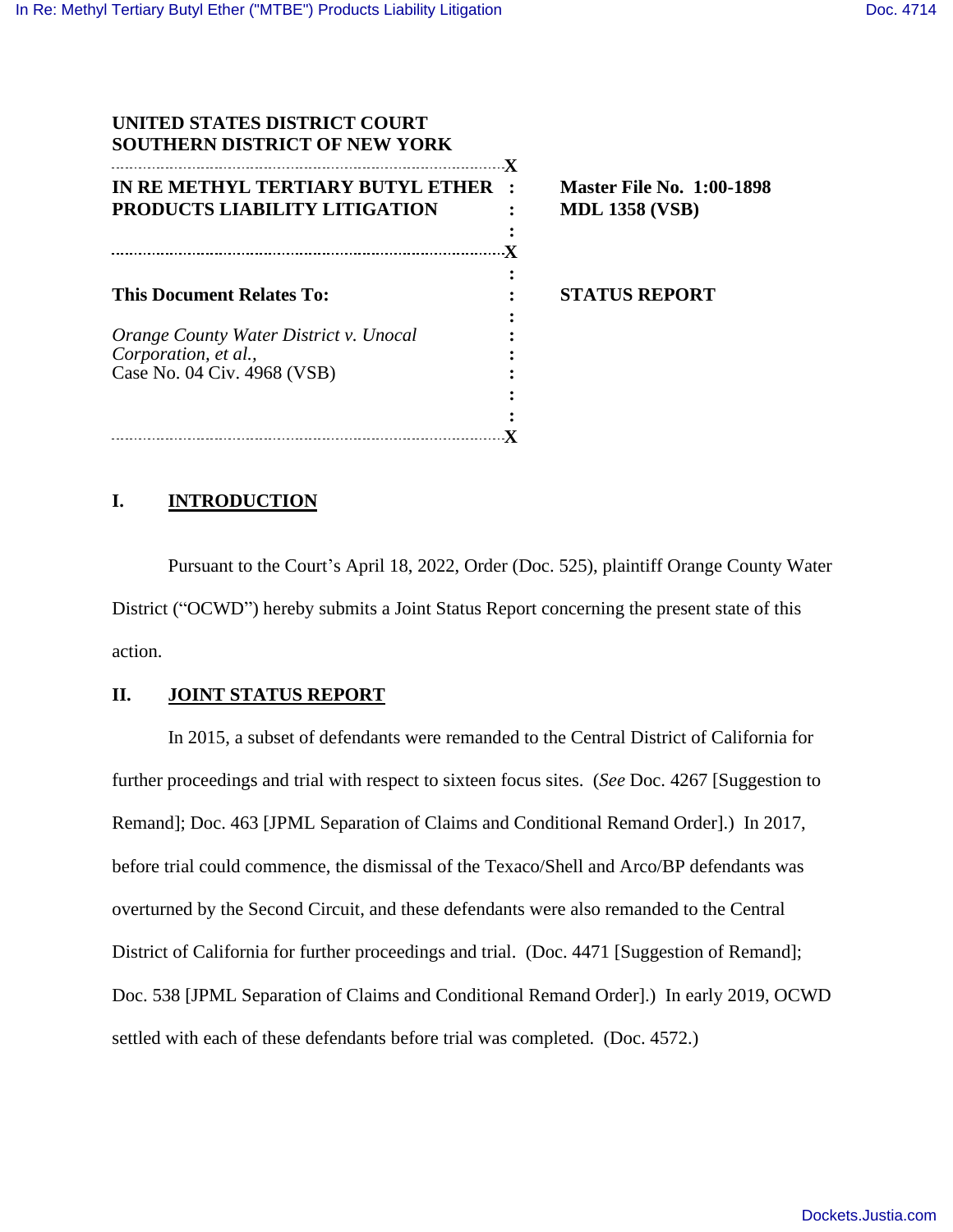As of January 2022, the only defendants remaining were Valero, Tesoro, Southern Counties, Citgo and USA Gasoline. On March 23, 2022, pursuant to stipulated agreements, OCWD dismissed its remaining claims against each of these remaining defendants. (Doc. 534.)

Since all defendants have now been dismissed from the action, it is OCWD's position that this action can be dismissed in its entirety. OCWD attaches as Exhibit 1 a [Proposed] Order of Dismissal for the Court's signature.

Respectfully submitted,

Date: May 3, 2022 MILLER & AXLINE A Professional Corporation

> By: *s/ Tracey O'Reilly* Tracey O'Reilly Attorneys for Plaintiff Orange County Water District